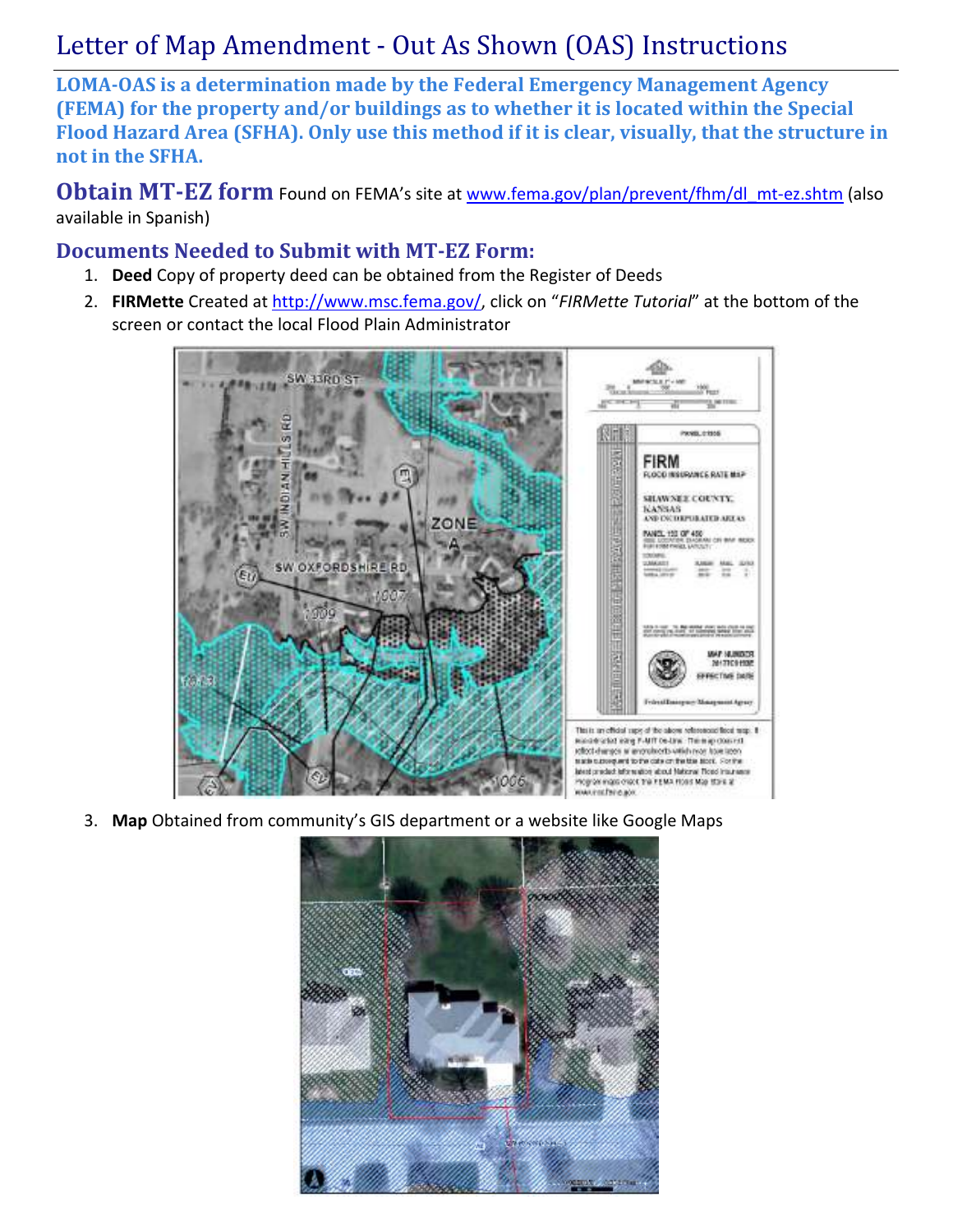## Instructions for Completing MT-EZ Form:

Page 1 of 4 – Section A:

#### (1) Write " $OAS$ " after the word LOMA in the fourth box down from the top.

Insurance Program (NFIP) map showing the area in an SFHA is considered natural grade.

A letter from DHS-FEMA stating that an existing structure or parcel of land that has not been elevated by LOMA: OAS fill would not be inundated by the base flood.

A – This section may be completed by the property owner or by the property owner's agent. In order to process your request, all information on this form must be completed in its entirety, unless stated as optional. Incomplete submissions will result in processing delays.

- (2) In the next box down, answer question 1 as "No".
- (3) Under question 2 write "Legal Description: See Attached Street Address:" and provide the property address.

A -This section may be completed by the property owner or by the property owner's agent. In order to process your request, all information on this form must be completed in its entirety, unless stated as optional. Incomplete submissions will result in processing delays.

Has fill been placed on your property to raise ground that was previously below the BFE?  $\mathbf{1}$ .

 $\boxtimes$  No  $\Box$  Yes - If Yes, STOP!! - You must complete the MT-1 application forms; visit http://www.fema.gov/plan/prevent/fhm/dl\_mt-1.shtm or call the FEMA Map Information eXchange toll free: (877-FEMA MAP) (877-336-2627)

 $2.$ Legal description of Property (Lot, Block, Subdivision or abbreviated description from the Deed) and street address of the Property (required): Legal Description: Property described on attached deed, recorded as document number [Provide Recording #]

**Street Address:** [Provide Address]

(4) Under question 3, check the first box "A structure on your property? What is the date of Construction?" and write "NA LOMA-OAS" at end of question

|  | Are you requesting that a flood zone determination be completed for (check one):                                                                                                                                                                                                                                             |  |  |  |  |
|--|------------------------------------------------------------------------------------------------------------------------------------------------------------------------------------------------------------------------------------------------------------------------------------------------------------------------------|--|--|--|--|
|  | A structure on your property? What is the date of construction? $NA$ $LOMA$ $\cap$ $QAA$<br>⊠                                                                                                                                                                                                                                |  |  |  |  |
|  | A portion of your legally recorded property? (A certified metes and bounds description and map of the area to be removed, certified by a<br>registered professional engineer or licensed land surveyor, are required. For the preferred format of metes and bounds descriptions,<br>please refer to the MT-EZ Instructions.) |  |  |  |  |
|  | Your entire legally recorded property?                                                                                                                                                                                                                                                                                       |  |  |  |  |

(5) Fill out the last box on page one of Section A, if no fax number write NA.

| All documents submitted in support of this request are correct to the best of my knowledge. I understand that any false statement may be<br>punishable by fine or imprisonment under Title 18 of the United States Code, Section 1001. |                                                      |                          |  |  |
|----------------------------------------------------------------------------------------------------------------------------------------------------------------------------------------------------------------------------------------|------------------------------------------------------|--------------------------|--|--|
| Applicant's Name (required):<br>E-mail address (optional) ( $\square$ By checking here you may receive correspondence<br><b>Property Owner</b><br>electronically at the email address provided):<br>Provide E-mail Address             |                                                      |                          |  |  |
| Mailing Address (include Company name if applicable) (required):<br><b>Provide Mailing Address</b>                                                                                                                                     | Daytime Telephone No. (required):<br>Provide Phone # |                          |  |  |
|                                                                                                                                                                                                                                        | Fax No. (optional):                                  |                          |  |  |
| Signature of Applicant (required)<br>Property Owner Signature                                                                                                                                                                          |                                                      | Date (required)<br>Date. |  |  |
| <b>End of Section A</b>                                                                                                                                                                                                                |                                                      |                          |  |  |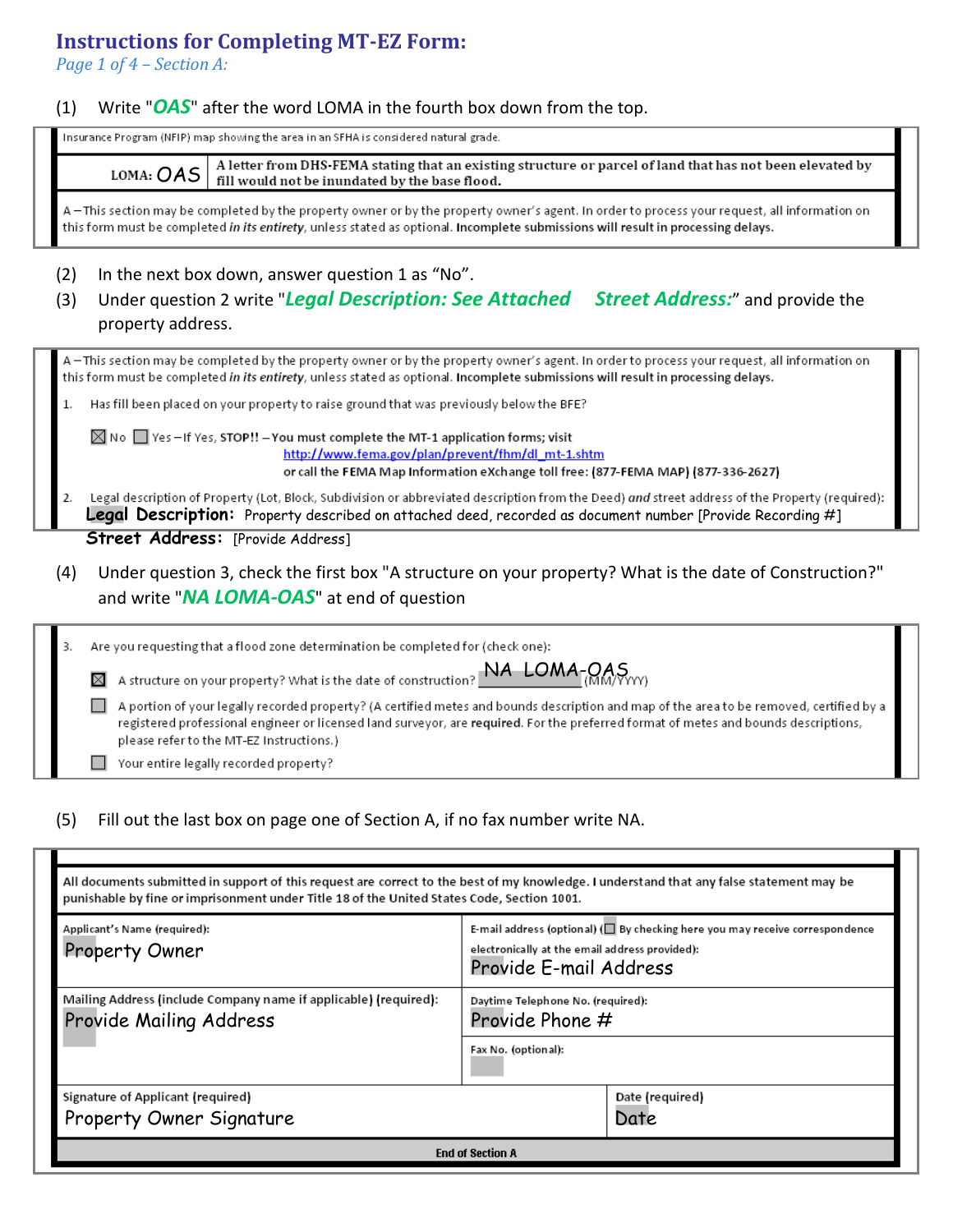#### Page 2 of 4 – Section B:

#### (6) Write " $OAS$ " after "Structure located on natural grade (LOMA)".

(7) Write " $OAS$ " after "Legally recorded parcel of land, or portion thereof (LOMA)".

| development in those areas and supporting data requirements. |                                                                                                                                                                   |  |  |
|--------------------------------------------------------------|-------------------------------------------------------------------------------------------------------------------------------------------------------------------|--|--|
| Determination Requested For: (check one)                     | Elevation Information Required: (complete Item 5)                                                                                                                 |  |  |
| Structure located on natural grade (LOMA)<br><b>OAS</b>      | Lowest Adjacent Grade to the structure (the elevation of the lowest ground<br>touching the structure including attached patios, stairs, deck supports or garages) |  |  |
| Legally recorded parcel of land, or portion thereof (LOMA)   | Elevation of the lowest ground on the parcel or within the portion of land to be<br>removed from the SFHA                                                         |  |  |

(8) 1. PROPERTY INFORMATION Property Description (Lot and Block Number, Tax Parcel Number, or Abbreviated Description from the Deed, etc.): Provide either the recorded legal description or the parcel identification number (i.e. Assessor's Map & Tax Lot Number: T S R W Section , Tax Lot

1. PROPERTY INFORMATION

Property Description (Lot and Block Number, Tax Parcel Number, or Abbreviated Description from the Deed, etc.): Provide Description

(9) 2. STRUCTURE INFORMATION Street Address (including Apt. Unit, Suite, and/or Bldg. No.):

Provide Address. Under What is the type of construction? check box "Other (explain)" and write "NA LOMA-OAS".

| 2. STRUCTURE INFORMATION                                                                       |               |                   |                    |  |
|------------------------------------------------------------------------------------------------|---------------|-------------------|--------------------|--|
| Street Address (induding Apt. Unit, Suite, and/or Bldg. No.):<br>Provide Address               |               |                   |                    |  |
| What is the type of construction? (check one)<br>$\P$ $\boxtimes$ other (explain): NA LOMA-OAS | I crawl space | │ │ slab on grade | basement/enclosure |  |
| 2. CEOCP APHIC COOPDINATE DATA                                                                 |               |                   |                    |  |

(10) 3. GEOGRAPHIC COORDINATE DATA. Must provide the latitude and longitude for the most "upstream edge of the structure" (top line); and the most "upstream edge of the property" (bottom line). For each entry, check the appropriate horizontal datum box (WGS 84 or NAD83 or NAD27). A hand-held GPS unit, Google Earth, survey, etc. can be used to establish the latitude and longitude or you can contact the community's floodplain administrator or GIS Department for help.

| 3. GEOGRAPHIC COORDINATE DATA                                                                                                                                                                               |  |  |  |  |
|-------------------------------------------------------------------------------------------------------------------------------------------------------------------------------------------------------------|--|--|--|--|
| Please provide the Latitude and Longitude of the most upstream edge of the structure (in decimal degrees to nearest fifth decimal place)<br>Indicate Datum: WGS84 NAD83 NAD27 Lat.<br>Must Provide<br>Long. |  |  |  |  |
| Please provide the Latitude and Longitude of the most upstream edge of the property (in decimal degrees to nearest fifth decimal place)<br>Must Provide<br>Indicate Datum: WGS84 NAD83 NAD27 Lat.<br>Long.  |  |  |  |  |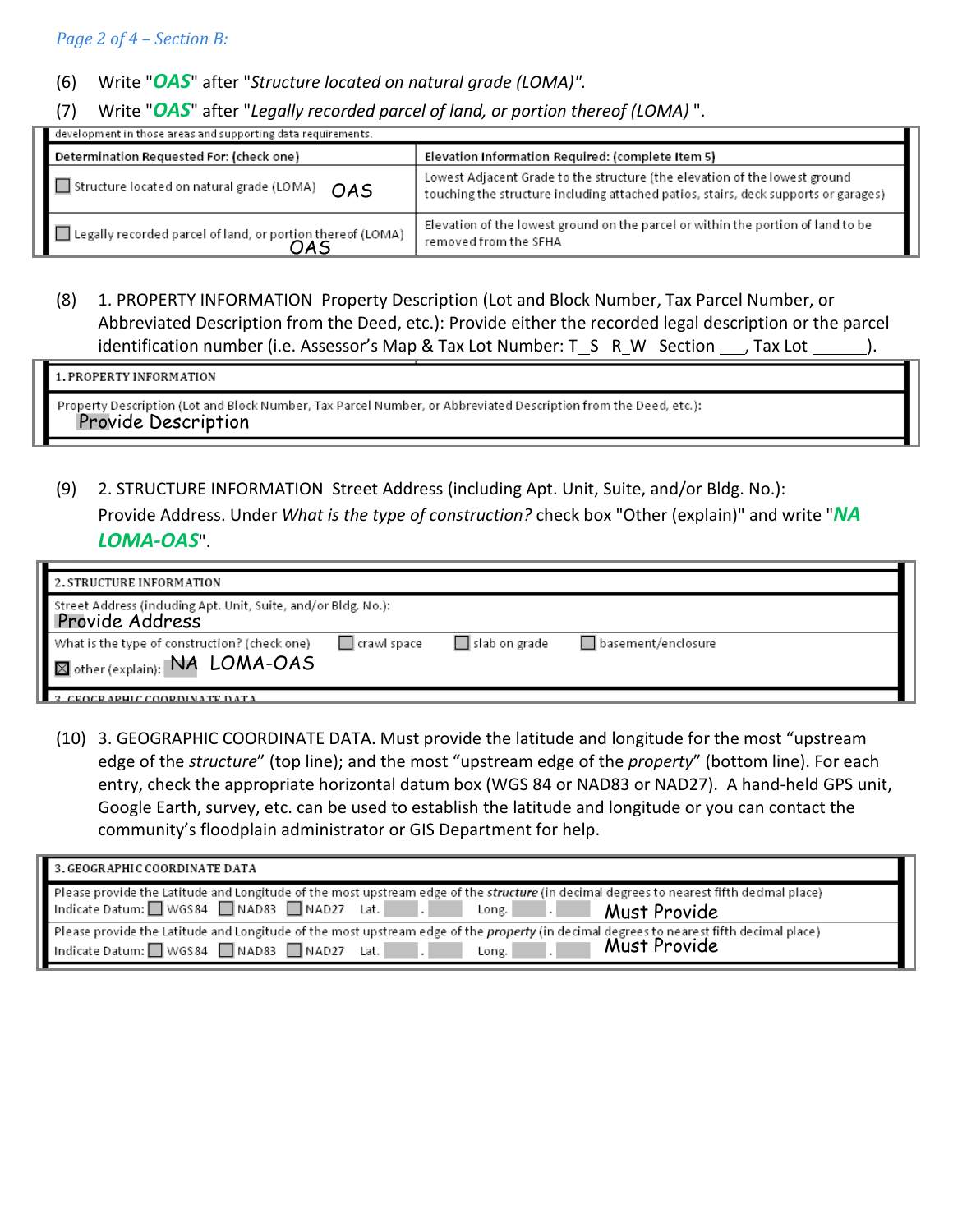#### Page 3 of 4 – Section B:

- (11) 4. FLOOD INSURANCE RATE MAP (FIRM) INFORMATION:
	- a. In the "NFIP Community Number" box, indicate the community number of the community in which your property is located (found on the FIRMette):



- b. In the "Map Panel Number" box, indicate the panel number of the FIRM map containing your property. You can obtain the map panel number from the FIRMette map. In the sample provided above, the Map Panel Number is 20177C0193E.
- c. In the "Base Flood Elevation (BFE)" box, write "NA LOMA-OAS".
- d. In the "Source of BFE" box, write "NA LOMA-OAS".

| 4. FLOOD INSURANCE RATE MAP (FIRM) INFORMATION |                   |                                            |                               |  |
|------------------------------------------------|-------------------|--------------------------------------------|-------------------------------|--|
| l NFIP Community Number: -                     | Map Panel Number: | Base Flood Elevation (BFE):<br>NA LOMA-OAS | Source of BFE:<br>NA LOMA-OAS |  |